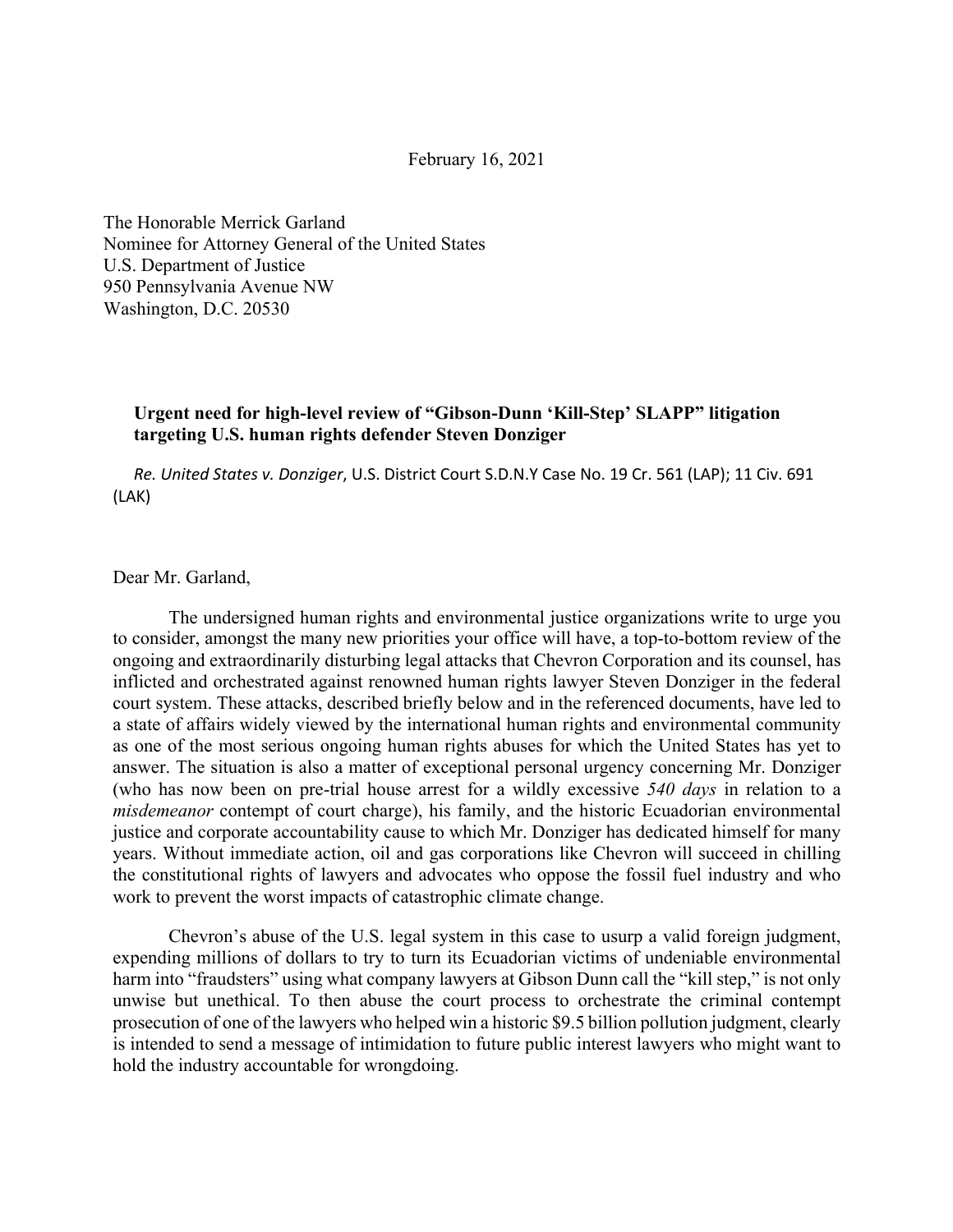Honorable Merrick Garland February 16, 2021 Page 2 of 7

The undersigned are not alone in expressing our concern. To date, a coalition of 55 Nobel Prize Laureates have issued a series of statements demanding Mr. Donziger's immediate release from home detention and protesting the questionable and disparate treatment of Mr. Donziger by U.S. courts. They also have called for dismissal of the criminal contempt case against Mr. Donziger.1 Other letters of concern have been circulated and signed by literally hundreds of leading human rights organizations and advocates.<sup>2</sup> A prominent human rights subcommittee of the European Parliament invited Mr. Donziger to make an address and then requested its counterparts in the U.S. Congress launch an investigation into his mistreatment.3 An international trial monitoring committee headed by former U.S. Ambassador for War Crimes Stephen Rapp and Canadian human rights lawyer Catherine Morris are closely following and reporting on the proceedings for human rights and lawyer protection groups around the world.<sup>4</sup> And of particular note, two retired U.S. federal judges took the highly unusual step of recently publishing a critique of the still-pending criminal case against Mr. Donziger, which they called "excessive" and "deeply troubl[ing]."5

Chevron's targeting of Mr. Donziger in U.S. courts began in 2010, shortly before he helped secure an historic environmental judgment for the benefit of thousands of Indigenous and rural Ecuadorians. The judgment directed Chevron to pay for the clean-up of hundreds of toxic waste pits abandoned at the company's former operations sites in Ecuador. Chevron aimed to circumvent the judgment enforcement process by "tainting" the obviously meritorious legal case in Ecuador with spurious and even false allegations of misconduct and/or fraud. Indeed, Chevron strategists in internal emails in 2009 referenced the company's "long-term strategy" to "demonize Donziger" as a way of avoiding liability. As such, Chevron's 'kill-step' legal attacks on Mr. Donziger have

<sup>1</sup> *See, e.g.,* Jonathan Watts, *Nobel laureates condemn 'judicial harassment' of environmental lawyer*, The Guardian, Apr. 18, 2020, at https://www.theguardian.com/world/2020/apr/18/nobel-laureatescondemn-judicial-harassment-of-environmental-lawyer.; James North, A New Justice Movement Emerges to Defend Steven Donziger, The Nation, Sept. 10, 2020, at https://www.thenation.com/article/activism/a-new-justice-movement-emerges-to-defend-stevendonziger.

<sup>&</sup>lt;sup>2</sup> *See, e.g.,* "Over 475 lawyers, legal organizations and human rights defenders support lawyer Steven Donziger," International Association of Democratic Lawyers, May 18, 2020, at https://bit.ly/3nezv9t.

<sup>3</sup> *Donziger Speaks to European Parliament About Chevron Human Rights Violations In Ecuador* at https://www.makechevroncleanup.com/press-releases/2020/6/22/donziger-speaks-to-europeanparliament-about-chevron-human-rights-violations-in-ecuador

<sup>4</sup> *See, e.g.*, Briefing Note on Allegations of judicial harassment and arbitrary detention of lawyer Steven Donziger, July 29, 2020, at https://www.lrwc.org/usa-allegations-of-judicial-harassment-and-arbitrarydetention-of-lawyer-steven-donziger-briefing-note; Report of Monitors, October 27, 2020, at https://www.lrwc.org/ws/wp-

content/uploads/2020/10/ObserversReport.USvDonziger.Hearing.5October2020.FF\_.pdf.

<sup>5</sup> Hons. Nancy Gertner and Mark Bennett, *Criminal Contempt Charges in Donziger Case Are Excessive*, Law360, July 13, 2020, at https://bit.ly/37bIAKO.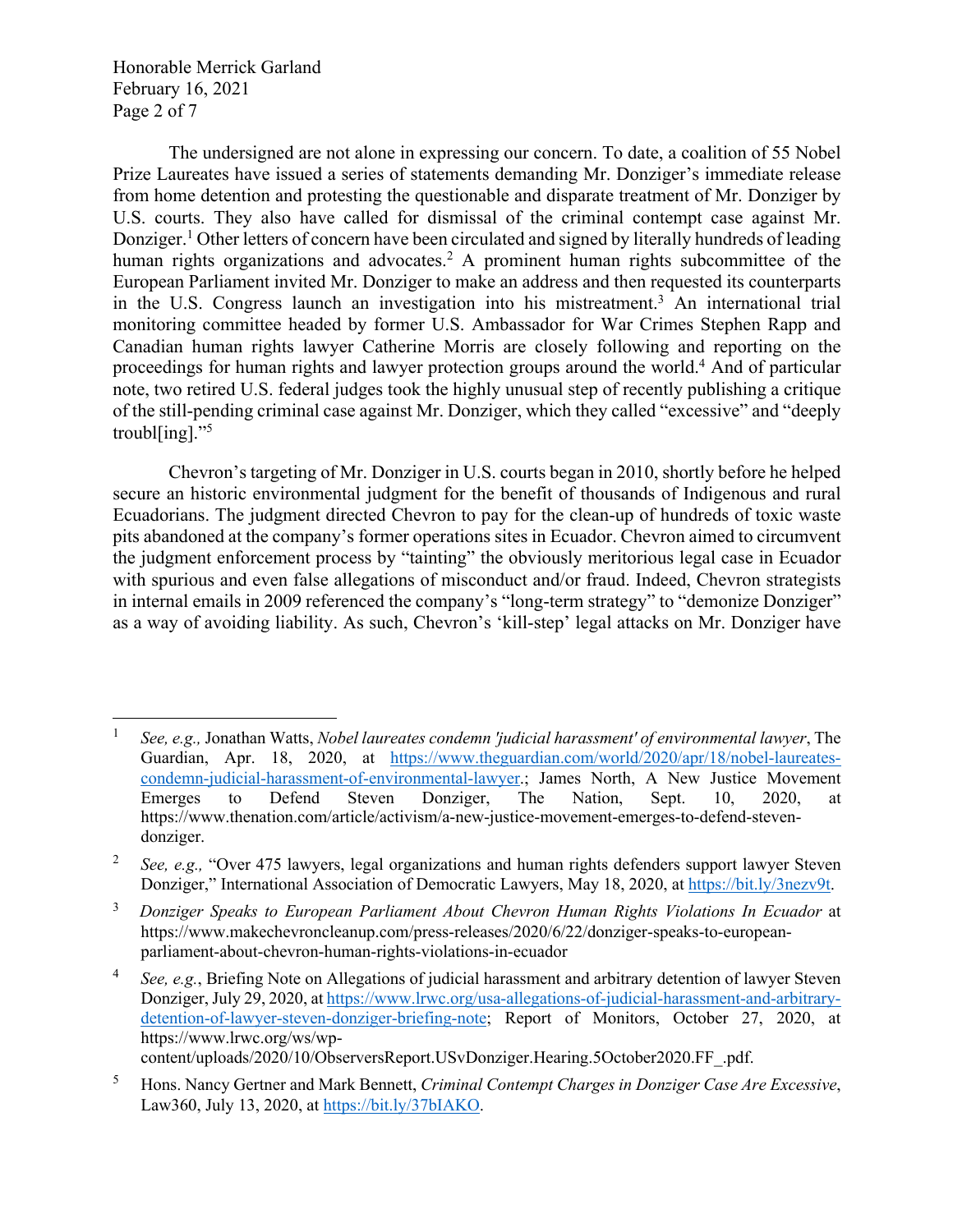Honorable Merrick Garland February 16, 2021 Page 3 of 7

been highlighted by a coalition of leading human rights groups as the world's most prominent and disturbing example of a "Strategic Lawsuit Against Public Participation" or "SLAPP."6

Chevron initiated the multi-layered SLAPP in 2011 with a series of hyper-aggressive civil lawsuits against Mr. Donziger and allies of the Ecuadorian environmental justice cause. Chevron kept its cases going in large part by paying roughly 60 brand-name law firms huge sums to deploy unprecedented and abusive litigation tactics—including the outright payment of millions of dollars in cash and benefits to a corrupt key "fact" witness, Alberto Guerra. Guerra later admitted that he lied under oath in the case Chevron paid him to testify in. In 2017-2018, Mr. Donziger and a number of human rights groups urged the Department of Justice to investigate this situation involving apparent illegal payment for testimony and other witness tampering and obstruction of justice by Chevron and its lawyers and private investigators.<sup>7</sup> We urge you to revisit the specific issues raised in those letters as part of the top-to-bottom review requested here.

Although Chevron is estimated to have spent as much as \$2 billion to pay at least 60 law firms and 2,000 lawyers and private investigators to try to taint the Ecuador judgment, the company was unable to achieve its objective of stopping the proceedings either in Ecuador or in any of the countries where enforcement actions had been initiated. Other countries—and global civil society—quickly recognized the collateral-attack, forum-shopping, and SLAPP nature of Chevron's retaliatory lawsuits. Ecuador's Supreme Court and Constitutional Court dismissed all of Chevron's arguments on appeal in 2013 and 2018, respectively. In 2015, the Canadian Supreme Court ruled unanimously that Mr. Donziger's clients could pursue an enforcement action directly against Chevron in Canadian courts.

Chevron responded not by facing up to its Ecuadorian environmental liability but by increasing the stakes of its "demonize Donziger" strategy as a way of trying to deter other lawyers from daring to challenge the industry. Starting in March 2018, Chevron filed a series of post-judgment motions to try to hold Mr. Donziger in civil contempt on the theory that he was not allowed to raise third-party litigation financing on behalf of his Ecuadorian clients so they could enforce their judgment outside the United States—despite Judge Kaplan's express authorization that Mr. Donziger and his colleagues be allowed to do so. Chevron's lawyers managed to prevent the merits of the contempt motion from being appealed, while demanding

<sup>6</sup> *See, e.g.*, Protect the Protest Coalition (PTP): History of SLAPPS, at https://www.protecttheprotest.org/history/. The PTP Coalition includes leading organizations such as Greenpeace International, Human Rights Watch, Amnesty International, the American Civil Liberties Union (ACLU), the Center for Constitutional Rights (CCR), the Center for International Environmental Law (CIEL), the Electronic Frontier Foundation (EFF), the Natural Resources Defense Council (NRDC), EarthRights International (ERI), STAND.earth, the Rainforest Action Network (RAN), among others.

<sup>7</sup> *See* Letter to Robert Zink *et al.* from Amnesty International, Greenpeace USA, Rainforest Action Network, and others, dated June 24, 2019, at https://chevroninecuador.org/assets/docs/2019-06-24 doj-letter.pdf; Letter to Robert Zink *et al.* from Global Witness, dated Apr. 3, 2019, at https://chevroninecuador.org/assets/docs/2019-04-02-motion-for-additional-time-with-simon-taylorletter.pdf; Letter to Sandra Moser *et al.* from Steven Donziger, dated Nov. 9, 2017, at https://chevroninecuador.org/assets/docs/2017-11-09-adc-doj-letter.pdf.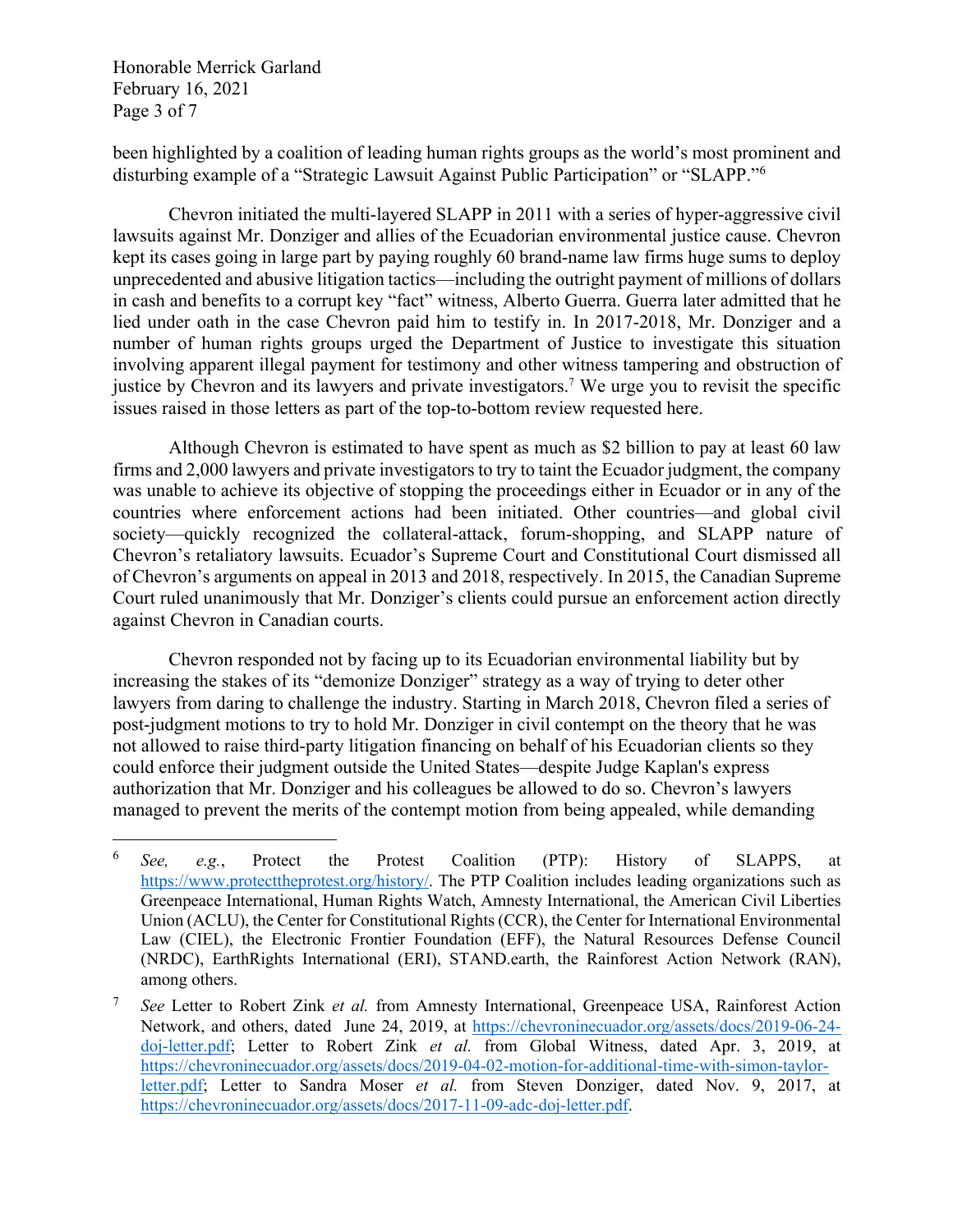Honorable Merrick Garland February 16, 2021 Page 4 of 7

unfettered access to computers, cellphones, and reams of privileged and confidential information implicating the First Amendment rights and personal safety of Mr. Donziger and thousands of Ecuadorians who helped fight for justice against Chevron. When Mr. Donziger informed the court that he would follow the standard process for lawyers—inviting a civil contempt order to ensure a direct appeal of the discovery ruling — federal district judge Lewis A. Kaplan took the extremely rare step of charging him with *criminal* contempt of court. Worse, Judge Kaplan did this while the federal appeals court was reviewing his discovery order to determine if it was lawful (that review is still pending). It bears mention that Judge Kaplan has a long record of animus toward Mr. Donziger, who he once excoriated in open court for daring to pursue a multibillion dollar environmental damage case against what he called "a company of considerable importance to our economy." Recently, approximately 200 lawyers filed a judicial misconduct complaint against Judge Kaplan based on detailed evidence that for 10 years he has orchestrated the abusive targeting of Mr. Donziger.8

Chevron's attacks on Mr. Donziger appear to be spiraling even further out of control. When Judge Kaplan asked the U.S. Attorney for the Southern District of New York to prosecute the alleged criminal contempt, that office notably declined. Instead of appreciating this response as a reasoned exercise of prosecutorial discretion, Judge Kaplan plowed ahead and invoked a rarely used federal power that allowed him to appoint a team of private lawyers from Seward & Kissel, a firm with deep ties to the oil industry and *an ongoing attorney-client relationship to Chevron,* to prosecute the case anyway in the name of the government.<sup>9</sup> The firm did so at taxpayer expense, invoicing the public at least \$464,000 as of this month—in a misdemeanor case against a lawyer with a discovery dispute on appeal.<sup>10</sup>

Judge Kaplan also refused to follow established procedures for random judicial assignment of the criminal contempt case, instead appointing a hand-picked colleague whose first decision was to order a set of extraordinarily oppressive and unconstitutional release conditions for what has been confirmed as a *misdemeanor* case, including an \$800,000 bond and 24-hour house arrest. Even when the federal pre-trial services officer urged that the home detention conditions be relaxed more than a year ago, the district court judge (Loretta Preska) refused any modification. Mr. Donziger remains the only person in the federal pretrial system facing a misdemeanor charge with

<sup>8</sup> *See, e.g.,* "Over 475 lawyers, legal organizations and human rights defenders support lawyer Steven Donziger," International Association of Democratic Lawyers, May 18, 2020, at https://bit.ly/3nezv9t.

<sup>&</sup>lt;sup>9</sup> A respected ethics expert retained by Mr. Donziger, Ellen Yaroshefsky, has described how the Seward firm's deep financial ties to Chevron and Chevron-related entities raise a conflict of interest and a fundamental lack of prosecutorial disinterestedness. *See, e.g.*, Walter Bragman and David Sirota, The Government Gave Big Oil the Power to Prosecute Its Biggest Critic, The American Prospect, Jul. 14, 2020, at https://prospect.org/power/chevron-big-oil-power-prosecute-its-biggest-critic/.

<sup>10</sup> Adam Klasfeld, *Quarter-Million Misdemeanors: Private Feds Cash In On Unusual Contempt Case*, Courthouse News, July 29, 2020, at https://www.courthousenews.com/quarter-million-dollarmisdemeanors-private-feds-cash-in-on-unusual-contempt-case/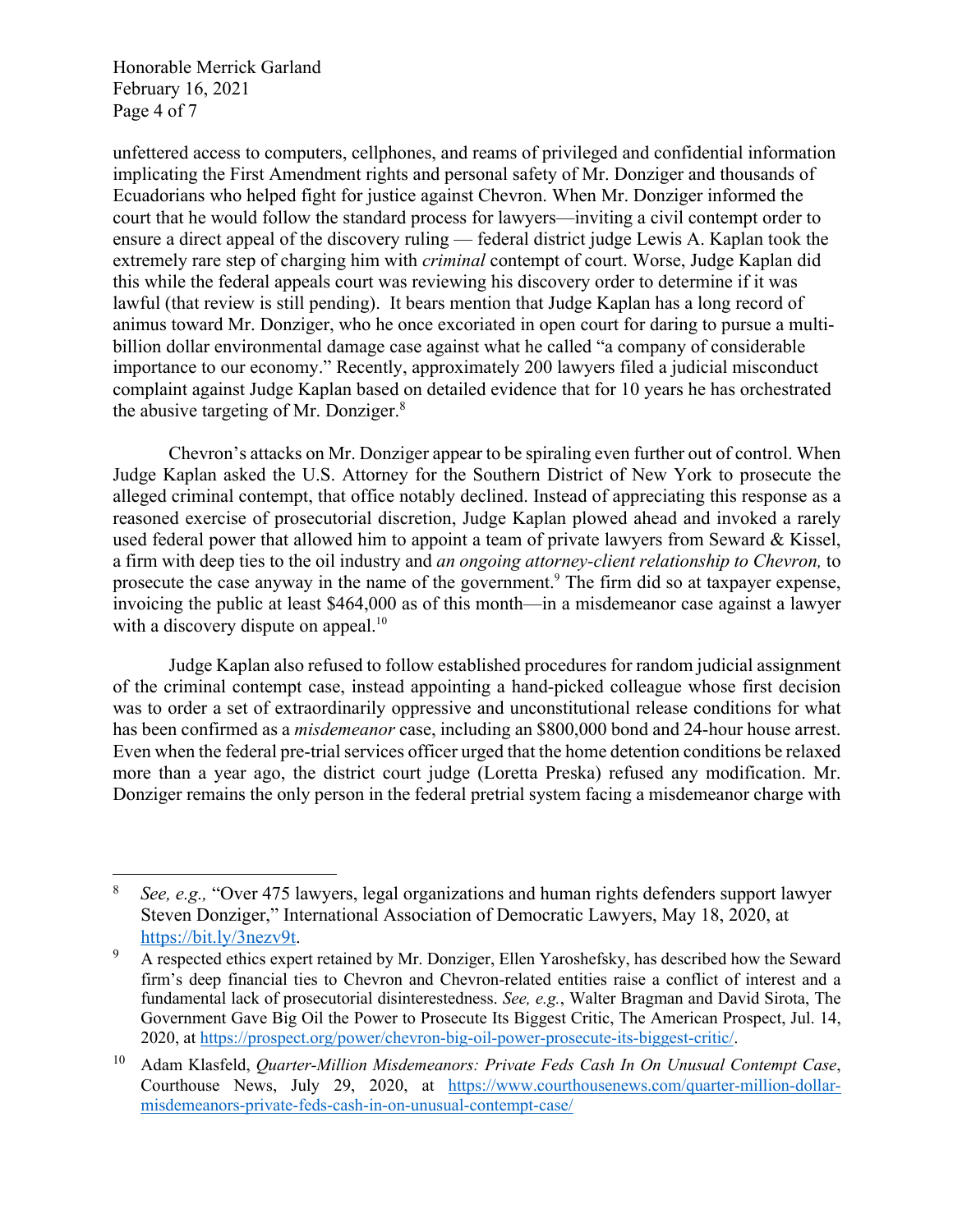Honorable Merrick Garland February 16, 2021 Page 5 of 7

no criminal record subject to such draconian custodial controls. As far as we understand, no other lawyer in U.S. history has been detained in such circumstances even for a day.

The human rights community—especially outside of the United States—is watching aghast as this situation unfolds. When taken as a whole, the combination of oppressive measures, unprecedented legal system abuse, and transparent service of the interests of an influential U.S. fossil fuel company leaves little room for doubt that the continuing proceedings amount to a new level of "SLAPP" waged against Mr. Donziger in response to the effectiveness of his human rights work in helping an international team obtain an historic environmental judgment. Attacks such as this on human rights defenders, especially by authoritarian regimes, are currently a central concern of the global human rights agenda.<sup>11</sup> Indeed, the retired federal judges who took the extraordinary step of speaking out in support of Mr. Donziger noted in particular their concern about the significant "negative international attention to our legal system" that the attacks on Mr. Donziger had generated.<sup>12</sup> Indeed, this misuse of the U.S. legal system to usurp a \$9B environmental judgment encourages bad actors to seek out U.S. Courts to circumvent valid international court rulings.

We ask that your office act urgently to investigate this situation in the interests of justice for Mr. Donziger and his family, and also to protect human rights advocates from the chilling effect of Chevron's attacks in this case. The personal attacks Mr. Donziger has been forced to bear over the last decade on account of his critically important human rights work is outrageous enough, but the current state of affairs is absolutely unacceptable. Even putting aside the obvious defects in the case (such as a Chevron-linked private prosecutor and the lack of a randomly-assigned judge, as noted) and the misuse of judicial resources given the fact that the civil contempt is still pending an appellate ruling (which Mr. Donziger has repeatedly stated would resolve the discovery dispute affirmatively), it is not disputed that the longest sentence ever imposed for a similarly situated conviction was 90 days of home confinement. Mr. Donziger has already "served" over 500 days without a trial, much less a conviction. He faces immense pressure to continue to help enforce the Ecuadorian judgment on behalf of the victims who continue to suffer from the unmitigated harms of pollution, as well as his personal pressures—financial, family life, and even his mental health are impacted as a result.

Significantly, the international human rights community faces a parallel threat: with each greater blow to Mr. Donziger, the "chilling effect" on human rights advocacy increases, sending a terrifying signal to defenders across the country and around the world of what might happen to them if they try to confront powerful companies like Chevron—and at the same time, sending a clear message to rich corporations like Chevron that some U.S. Courts are 'open for business.' Chevron sought exactly this effect when it began its ferocious litigation campaign against Mr. Donziger over a decade ago. In the interests of justice, human rights advocacy, and the reputation of the United States — a country normally seen as an international leader when it comes to respecting the rule of international law — the out-of-control situation of SLAPP attacks by

<sup>11</sup> *See, e.g.*, Secretary-General's remarks to the UN Human Rights Council, Feb. 24, 2020, at https://bit.ly/3qKBFQm.

<sup>12</sup> *Supra* note 5.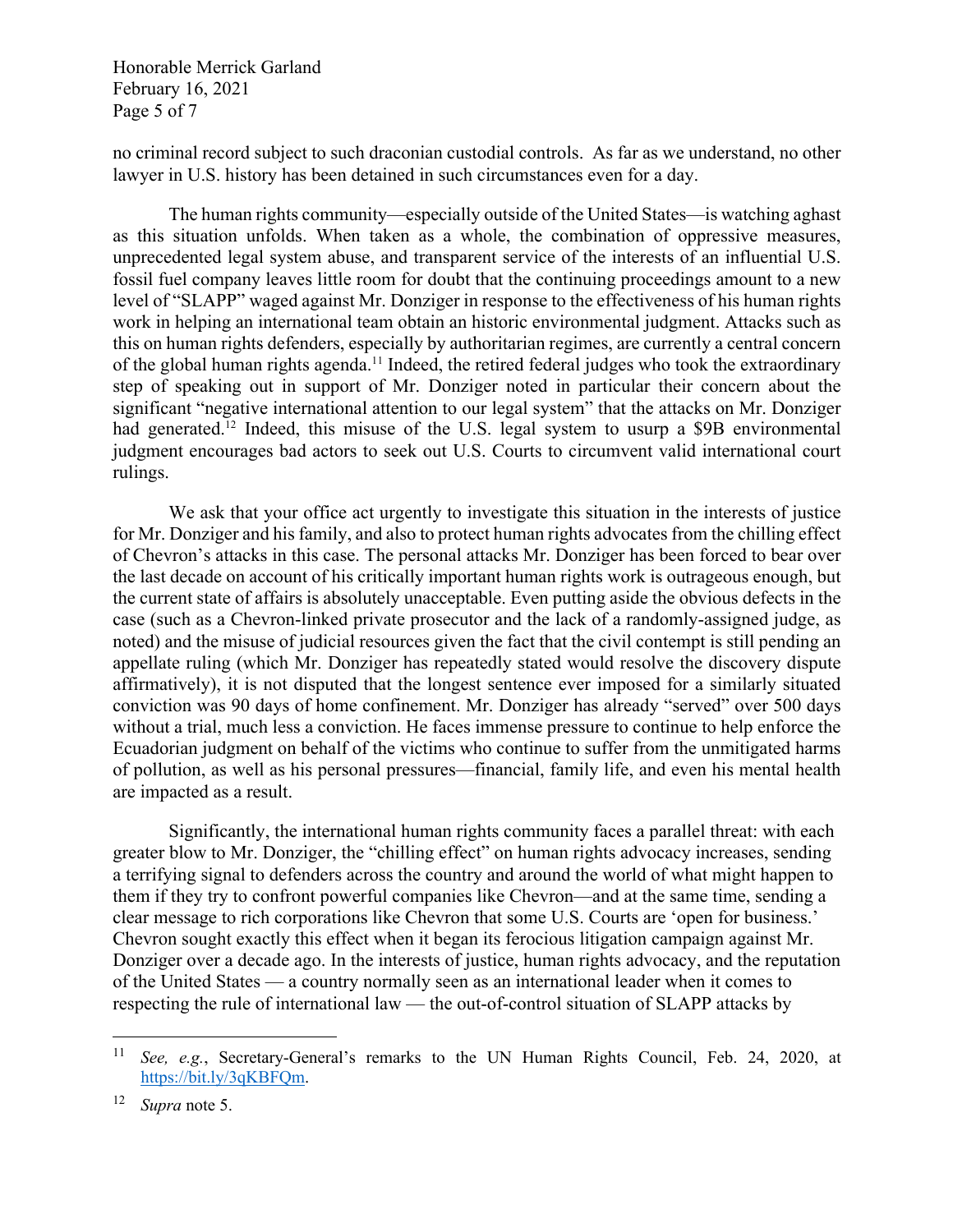Honorable Merrick Garland February 16, 2021 Page 6 of 7

Chevron and its law firms targeting Mr. Donziger and the vulnerable Amazon communities in Ecuador must be addressed by your office as a matter of utmost urgency. We request a meeting with your office in order for us to provide further information about the case and welcome the opportunity to communicate with you about this troubling case and the pressing need for an investigation. The legal team for Mr. Donziger is willing to join us and answer any questions you may have about the case.

We realize you face many challenges as you take the helm of the United States Department of Justice at this critical time. We believe that this case embodies everything that was wrong about the environmental justice, human rights, and civil rights agenda of the previous administration, and we look forward to you helping us shed light on this troubling trend in America.

### $\sqrt{s}$ /

Paul Paz y Miño Associate Director Amazon Watch

 $\sqrt{s}$ /

Bob Goodfellow Interim Executive Director Amnesty International USA

 $\sqrt{s}$ /s/

Lauren Regan Executive Director Civil Liberties Defense Center

 $\frac{1}{s}$ /s/

Alice Cherry Co-Founder and Staff Attorney Climate Defense Project

 $\frac{1}{s}$ 

Simon Taylor Director and Co-Founder Global Witness

### $\sqrt{s}$ /s/

Kurtis Dengler Organizer Mosquito Fleet

# $\sqrt{s}$ /

Elena L. Cohen President National Lawyers Guild

# /s/

Bill Twist Executive Director Pachamama Alliance

# $/\mathrm{s}/$

Dima Khalidi **Director** Palestine Legal

## $\sqrt{s}$ /

Graham Clumpner Task force Coordinator Protect the Protest

#### $\sqrt{s}$ /

Kathleen Brophy Director Publish What You Pay-US

## $/$ s/

Ginger Cassady Campaign Director Rainforest Action Network

# $/s/$

Kathy Mulvey Accountability Campaign Director Climate & Energy Program Union of Concerned Scientists